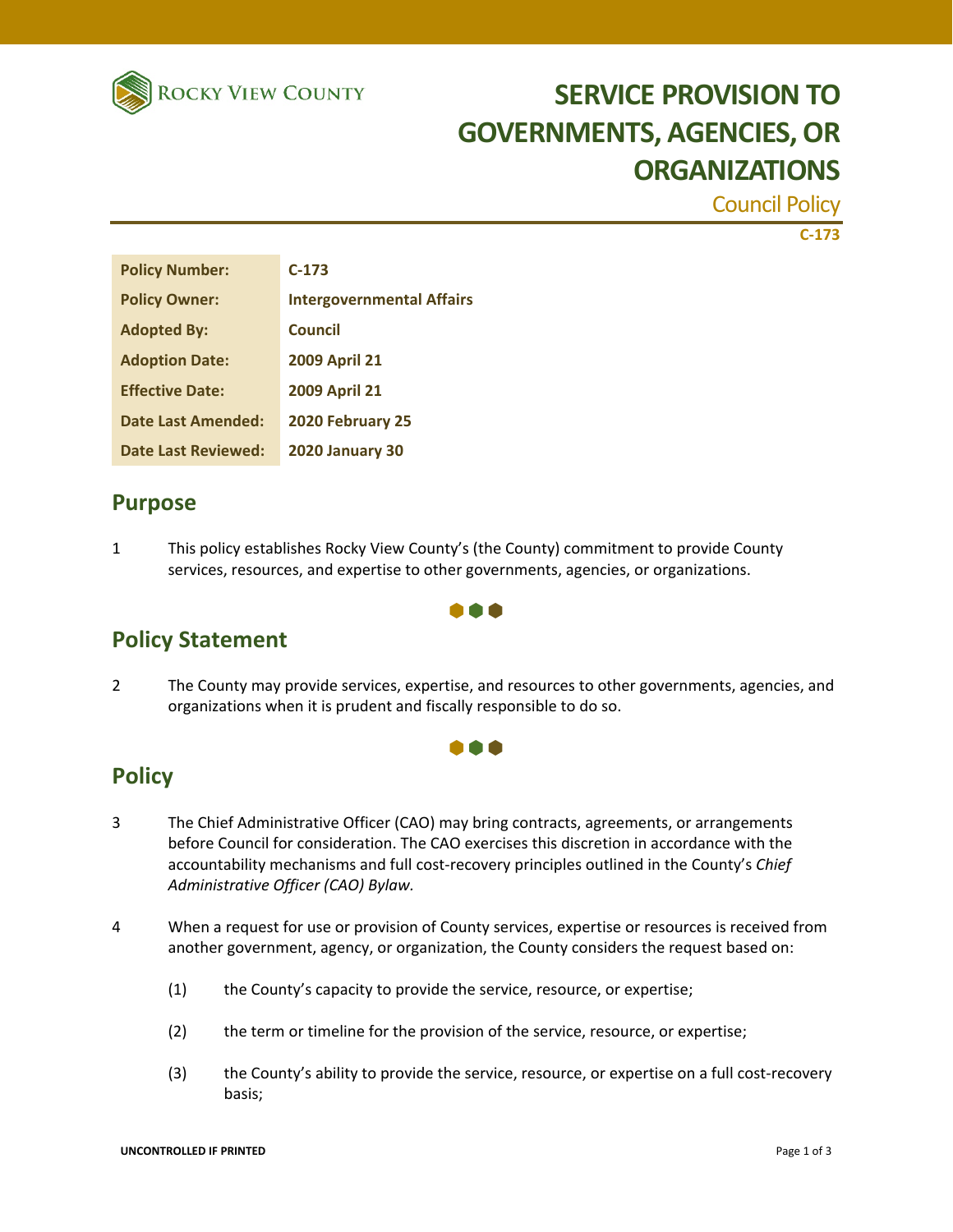

# **SERVICE PROVISION TO GOVERNMENTS, AGENCIES, OR ORGANIZATIONS**

Council Policy

#### **C‐173**

(4) the mutual benefit or goodwill to be gained from providing the service, resource, or expertise; and

 $\bullet \bullet \bullet$ 

(5) any other measure deemed appropriate by Council or the CAO.

## **References**

| <b>Legal Authorities</b>              | $\bullet$ | N/A                                                                              |
|---------------------------------------|-----------|----------------------------------------------------------------------------------|
| Related Plans, Bylaws, Policies, etc. | $\bullet$ | Rocky View County Bylaw C-7350-2014, Chief Administrative<br>Officer (CAO) Bylaw |
| <b>Related Procedures</b>             | $\bullet$ | N/A                                                                              |
| Other                                 | ٠         | N/A                                                                              |
|                                       |           |                                                                                  |

## **Policy History**

Amendment Date(s) – Amendment Description Review Date(s) – Review Outcome Description

- 2020 February 25 Council amended to align with current practices and remove Council approval threshold
- 2020 January 30 Administration recommended changes to align with current practices

### **Definitions**

5 In this policy:

- (1) "CAO" means Chief Administrative Officer;
- (2) "Chief Administrative Officer" means the Chief Administrative Officer of Rocky View County as defined in the *Municipal Government Act* or their authorized delegate;

 $\bullet\bullet\bullet$ 

(3) "*Chief Administrative Officer (CAO) Bylaw*" means Rocky View County Bylaw C‐7350‐ 2014, known as the *Chief Administrative Officer (CAO) Bylaw,* as amended or replaced from time to time;